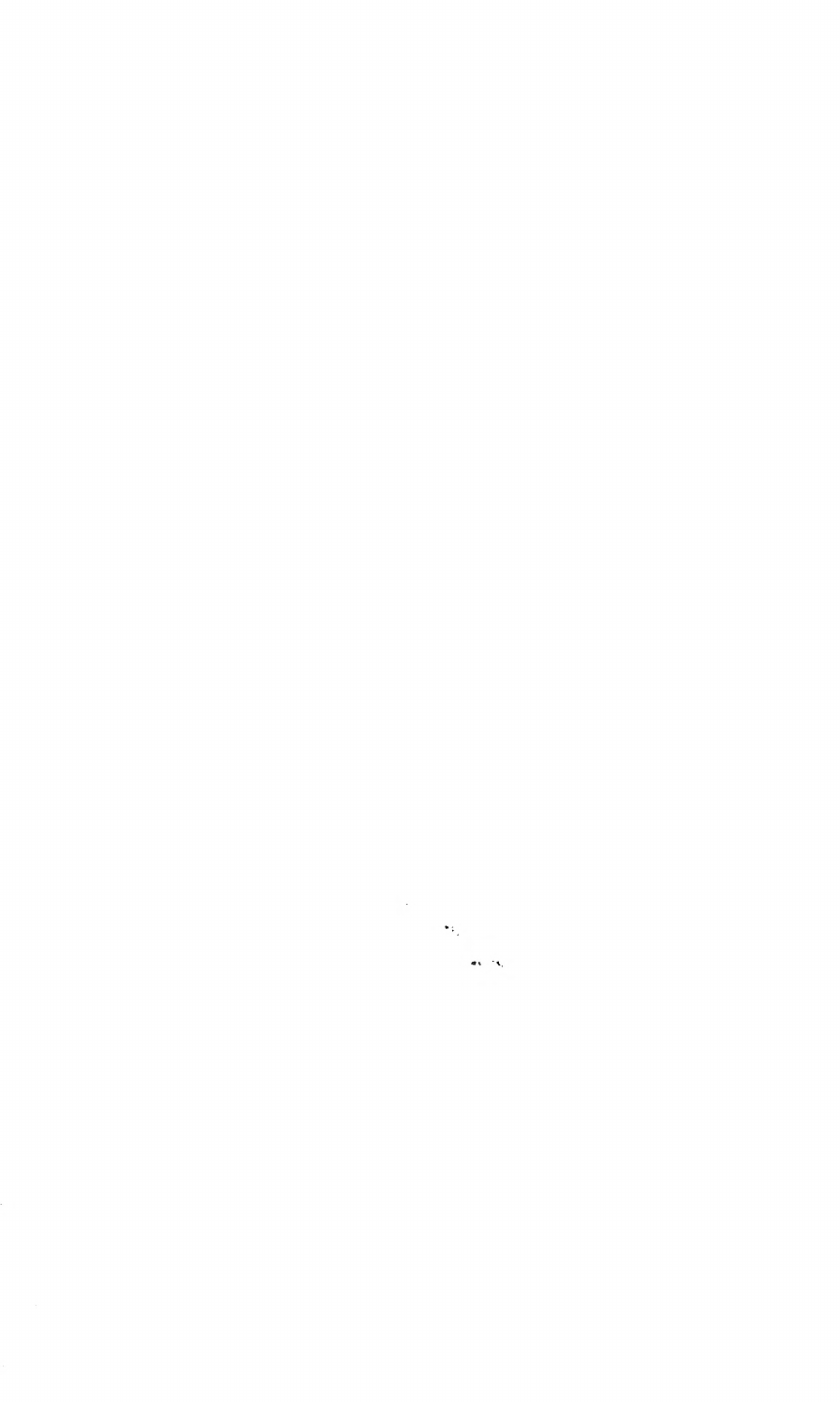| Middlesex and<br>Worcester<br><b>District</b>                                                                                                                                                                                                                                  | Chester G. Atkins<br>of Harvard                                                                                 | All Others                                                               | Blanks                                                                                                  | Total Votes Cast                                                                                                   |
|--------------------------------------------------------------------------------------------------------------------------------------------------------------------------------------------------------------------------------------------------------------------------------|-----------------------------------------------------------------------------------------------------------------|--------------------------------------------------------------------------|---------------------------------------------------------------------------------------------------------|--------------------------------------------------------------------------------------------------------------------|
| Acton<br>Ayer<br>Berlin<br>Bolton<br>Boxborough<br>and a state of the<br>Concord<br>.<br>Harvard<br>Hudson<br>Littleton<br>MARLBOROUGH<br>Maynard<br>$\sim$<br>o con<br>Northborough<br>$\sim$ $\sim$<br>i,<br>Shirley<br>$\sim$ $\sim$<br>$\sim$<br>Stow<br>Sudbury<br>Totals | 715<br>335<br>178<br>129<br>101<br>937<br>215<br>1281<br>467<br>1636<br>526<br>737<br>125<br>259<br>509<br>8150 | $\mathbf{1}$<br>$\mathbf 1$<br>$\frac{-}{1}$ $\frac{-}{1}$ $\frac{-}{2}$ | 131<br>164<br>54<br>30<br>29<br>218<br>36<br>372<br>129<br>620<br>184<br>305<br>61<br>79<br>237<br>2649 | 846<br>499<br>233<br>159<br>130<br>1156<br>251<br>1653<br>596<br>2256<br>710<br>1042<br>186<br>338<br>746<br>10801 |
| Norfolk<br><b>District</b>                                                                                                                                                                                                                                                     | Arthur H. Tobin<br>Quincy<br>ð                                                                                  | All Others                                                               | Blanks                                                                                                  | Total Votes Cast                                                                                                   |
| <b>Braintree</b><br>Holbrook<br>the control of the control of the control of the control of the control of the control of<br>QUINCY<br>the contract of the contract of the<br>Totals<br><b>Contract</b>                                                                        | 3777<br>1018<br>10744<br>15539                                                                                  | 20<br>20                                                                 | 1425<br>352<br>3599<br>5376                                                                             | 5202<br>1370<br>14363<br>20935                                                                                     |
| Norfolk and<br>Plymouth<br>District                                                                                                                                                                                                                                            | Allan R. McKinnon<br>of Weymouth                                                                                | All Others                                                               | Blanks                                                                                                  | <b>Total Votes Cast</b>                                                                                            |
| Cohasset<br>Hanover<br>the contract of the contract of the contract of the contract of the contract of<br>Hingham<br>Hull<br>Marshfield<br>Norwell<br>Scituate<br>a como es a construír e como estado especies experimentos en experimentos<br>Weymouth<br>Totals<br>11.11     | 384<br>546<br>1193<br>787<br>1385<br>488<br>1471<br>6045<br>12299                                               |                                                                          | 218<br>199<br>473<br>280<br>365<br>257<br>603<br>2153<br>4548                                           | 602<br>745<br>1666<br>1067<br>1750<br>745<br>2074<br>8198<br>16847                                                 |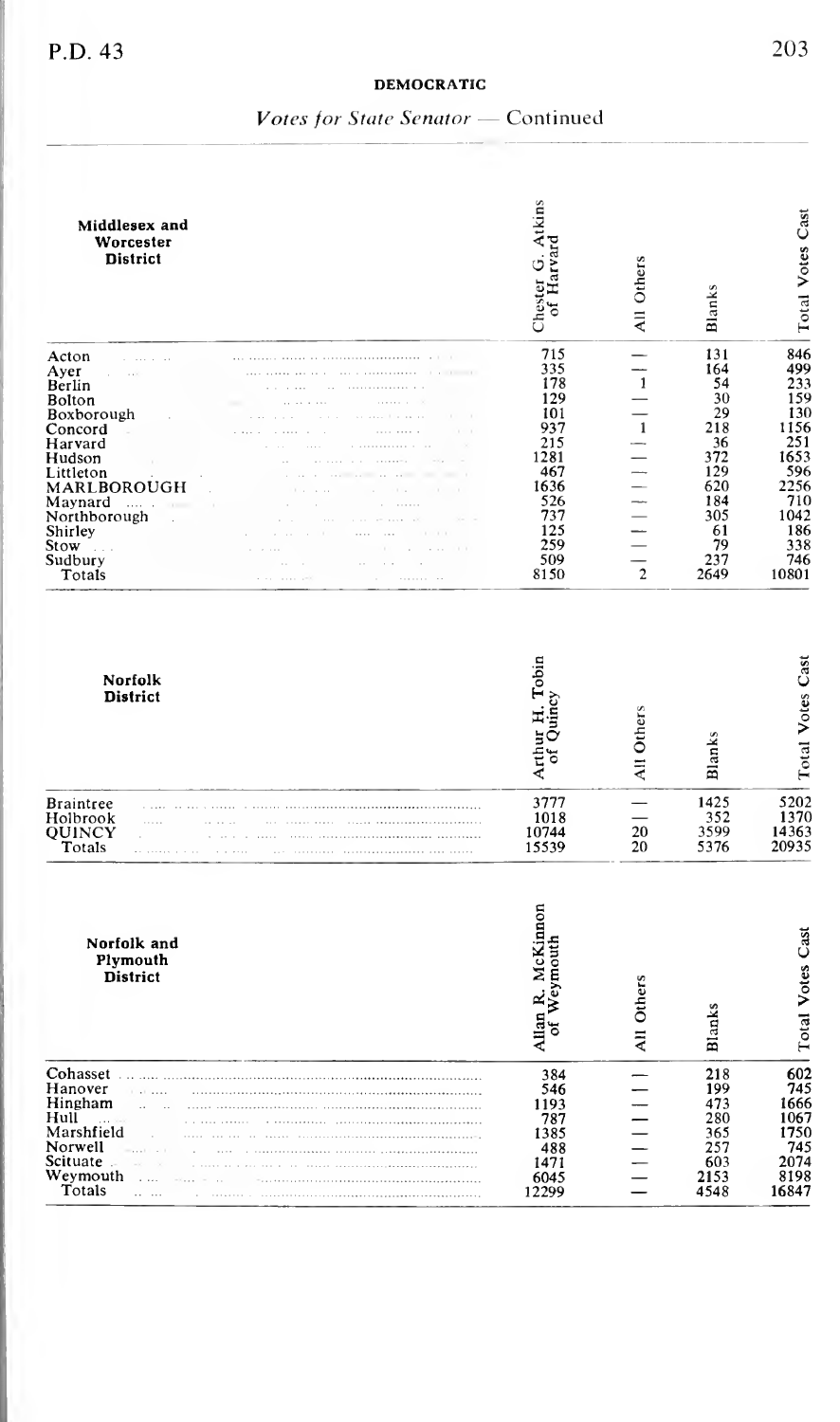Total Votes Cast

19592<br>19592

Total Votes Cast

11848<br>11848

1816<br>1816

Ξ

2450<br>2450

| Norfolk and<br>Suffolk<br>District                                                                                                                                                                                                                                                                                                                           | Joseph F. Timilty<br>of Boston                       | Francis G. Morrill<br>of Norwood                | All Others                     | Blanks                                                       | Total Votes Cast                                              |
|--------------------------------------------------------------------------------------------------------------------------------------------------------------------------------------------------------------------------------------------------------------------------------------------------------------------------------------------------------------|------------------------------------------------------|-------------------------------------------------|--------------------------------|--------------------------------------------------------------|---------------------------------------------------------------|
| <b>BOSTON:</b><br>Ward 18, Precincts 1, 4, 5, 6, 7, 8, 9, 10, 11,<br>12, 13, 14, 15, 16, 17, 18, 19, 20, 21, 22, 23<br>$\alpha$ , a second or positive in the intermediate components<br>Canton<br>Norfolk<br>Norwood<br>Sharon<br>a companies and summer<br>Walpole.<br>a component and an international<br>Totals<br>a a manara manara<br>$\sim$<br>$\sim$ | 7291<br>2819<br>108<br>1684<br>1723<br>1295<br>14920 | 1387<br>892<br>96<br>1965<br>528<br>809<br>5677 | $\frac{1}{1}$                  | 1789<br>$\frac{227}{10}$<br>$\frac{118}{237}$<br>157<br>2538 | 10467<br>3938<br>214<br>3767<br>2488<br>2261<br>3135<br>23135 |
| Plymouth and<br>Norfolk<br>District                                                                                                                                                                                                                                                                                                                          |                                                      | Anna P. Buckley<br>of Brockton                  | All Others                     | <b>Blanks</b>                                                | Total Votes Cast                                              |
| Abington<br>and an international contract of the complete contract of the<br>Avon<br>BROCKTON<br>Rockland<br>Stoughton<br>Totals                                                                                                                                                                                                                             |                                                      | 1220<br>451<br>8821<br>892<br>2854<br>14238     | $\frac{-}{2}$<br>$\frac{-}{2}$ | 323<br>$\frac{150}{3239}$<br>$\frac{279}{1788}$<br>5779      | 1543<br>601<br>12062<br>4642<br>20019                         |
| <b>First Suffolk</b><br>District                                                                                                                                                                                                                                                                                                                             |                                                      | William M. Bulger<br>of Boston                  | All Others                     | Blanks                                                       | <b>Total Votes Cast</b>                                       |
| <b>BOSTON:</b><br>USICIN.<br>Ward 3, Precincts 5, 6, 7, 8.<br>Wards 5, 6, 7, Ward 8, Precincts 1, 2, 6.<br>Wards 13, Precincts 3, 5, 6, 7, 8, 9, 10.<br>Ward 21, Precincts 1, 2, 3, 4, 5, 6<br>Totals                                                                                                                                                        |                                                      | 12410<br>12410                                  | $\frac{1}{1}$                  | 7181<br>7181                                                 | 19592<br>19592                                                |
| <b>Second Suffolk</b><br>District                                                                                                                                                                                                                                                                                                                            | <b>Bill Owens</b><br>of Boston                       | Royal L. Bolling<br>of Boston                   | All Others                     | Blanks                                                       | Total Votes Cast                                              |

#### Votes for State Senator — Continued

7582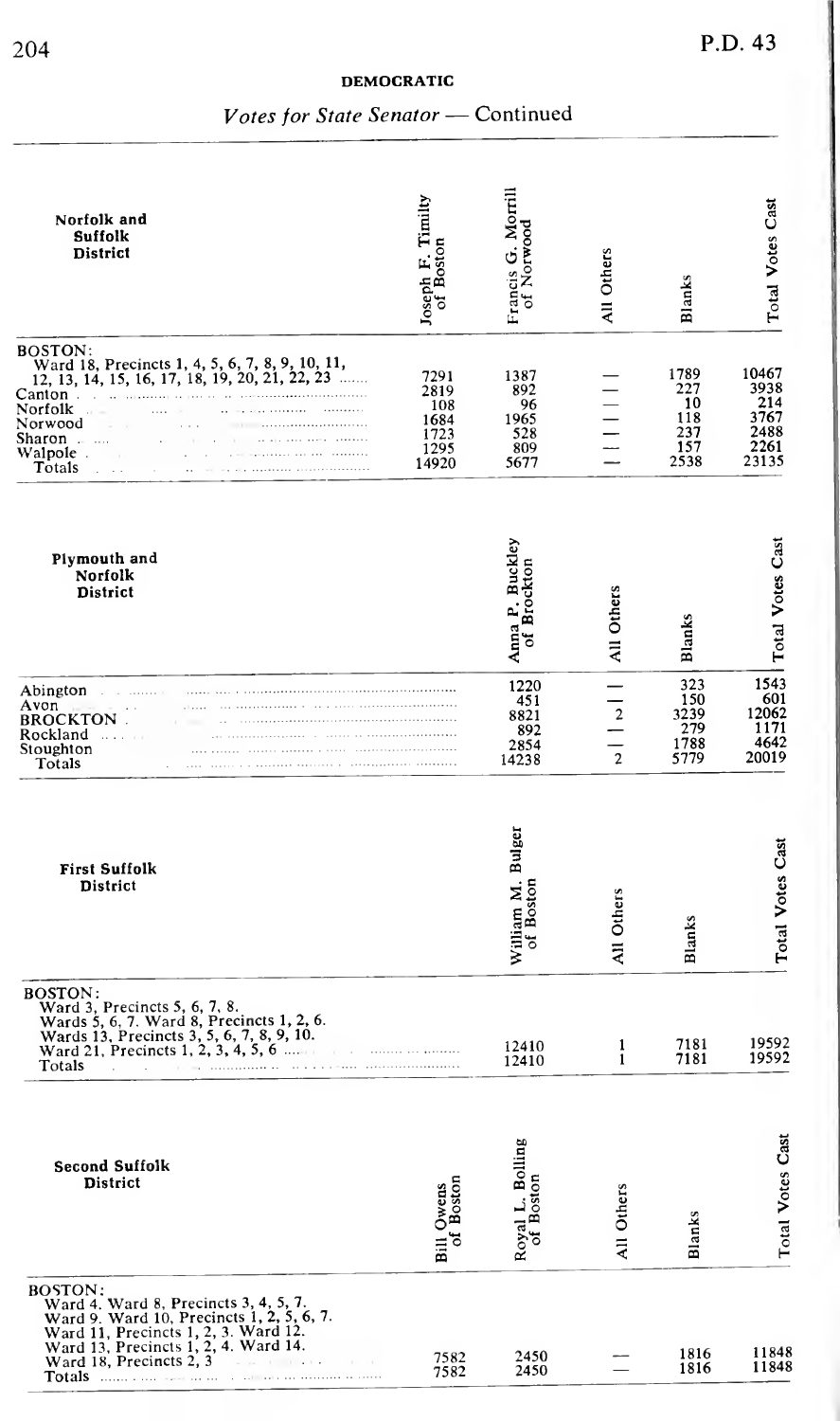| Suffolk, Essex<br>and Middlesex<br><b>District</b><br>CHELSEA                                                                                                                                                   |                                       |                                      |                                   | Joseph J. C. DiCarlo<br>of Revere<br>4866 | All Others<br>57    | Blanks<br>3124                    | Total Votes Cast<br>$\frac{8047}{11044}$ |
|-----------------------------------------------------------------------------------------------------------------------------------------------------------------------------------------------------------------|---------------------------------------|--------------------------------------|-----------------------------------|-------------------------------------------|---------------------|-----------------------------------|------------------------------------------|
| <b>EVERETT</b><br>REVERE<br>Saugus<br>Totals                                                                                                                                                                    | $\mathcal{L}$                         |                                      |                                   | 5309<br>6180<br>2347<br>18702             | $\frac{1}{8}$<br>68 | 5735<br>6713<br>1465              | 12896<br>3820<br>35807                   |
| Suffolk and<br>Middlesex<br><b>District</b>                                                                                                                                                                     |                                       |                                      |                                   | Michael LoPresti, Jr.<br>of Boston        | All Others          | Blanks                            | <b>Total Votes Cast</b>                  |
| BOSTON:<br>Ward 1, Ward 2.<br>Ward 3, Precincts 1, 2, 3, 4<br>CAMBRIDGE:<br>Wards 1, 2, 3, 4, 5, 6, 8                                                                                                           |                                       |                                      |                                   | 7921                                      |                     | 5588                              | 13509                                    |
| Winthrop<br>ł,<br>$\sim$<br>$\mathcal{L}_{\mathrm{c}}$<br>Totals<br>÷.<br>ł.                                                                                                                                    | a a sa                                |                                      |                                   | 5712<br>2807<br>16440                     | 5<br>5              | 2966<br>1977<br>10531             | 8683<br>4784<br>26976                    |
| <b>First Suffolk</b><br>and Norfolk<br>District                                                                                                                                                                 | Arthur Joseph Lewis, Jr.<br>of Boston | Stephen M. Bingham, III<br>of Boston | Paul McCaffrey<br>Boston<br>ð     | John P. Spears<br>of Boston               | All Others          | Blanks                            | Total Votes Cast                         |
| <b>BOSTON:</b><br>Ward 10, Precincts 3,<br>4, 8, 9. Ward 11,<br>Precincts 4, 5, 6, 7, 8,<br>9, 10. Wards 19, 20<br>Dedham<br>Westwood<br>$\mathbf{r} \rightarrow \mathbf{r}$<br>Totals<br>$\alpha$ and $\alpha$ | 10138<br>2923<br>13843                | 798<br>302<br>60<br>1160             | 3732<br>$\frac{671}{212}$<br>4615 | 2970<br>680<br>4209                       |                     | 2756<br>$\frac{606}{165}$<br>3527 | 20394<br>5182<br>1778<br>27354           |
| <b>Second Suffolk</b><br>and Norfolk<br>District                                                                                                                                                                |                                       |                                      |                                   | Joseph B. Walsh<br>of Boston              | All Others          | Blanks                            | Total Votes Cast                         |
| <b>BOSTON:</b><br>Wards 15, 16, 17<br>Milton<br>Randolph<br>Totals<br>$\sim$                                                                                                                                    |                                       |                                      |                                   | 6250<br>4016<br>2715<br>12981             |                     | 6592<br>1817<br>1279<br>9688      | 12842<br>5833<br>3994<br>22669           |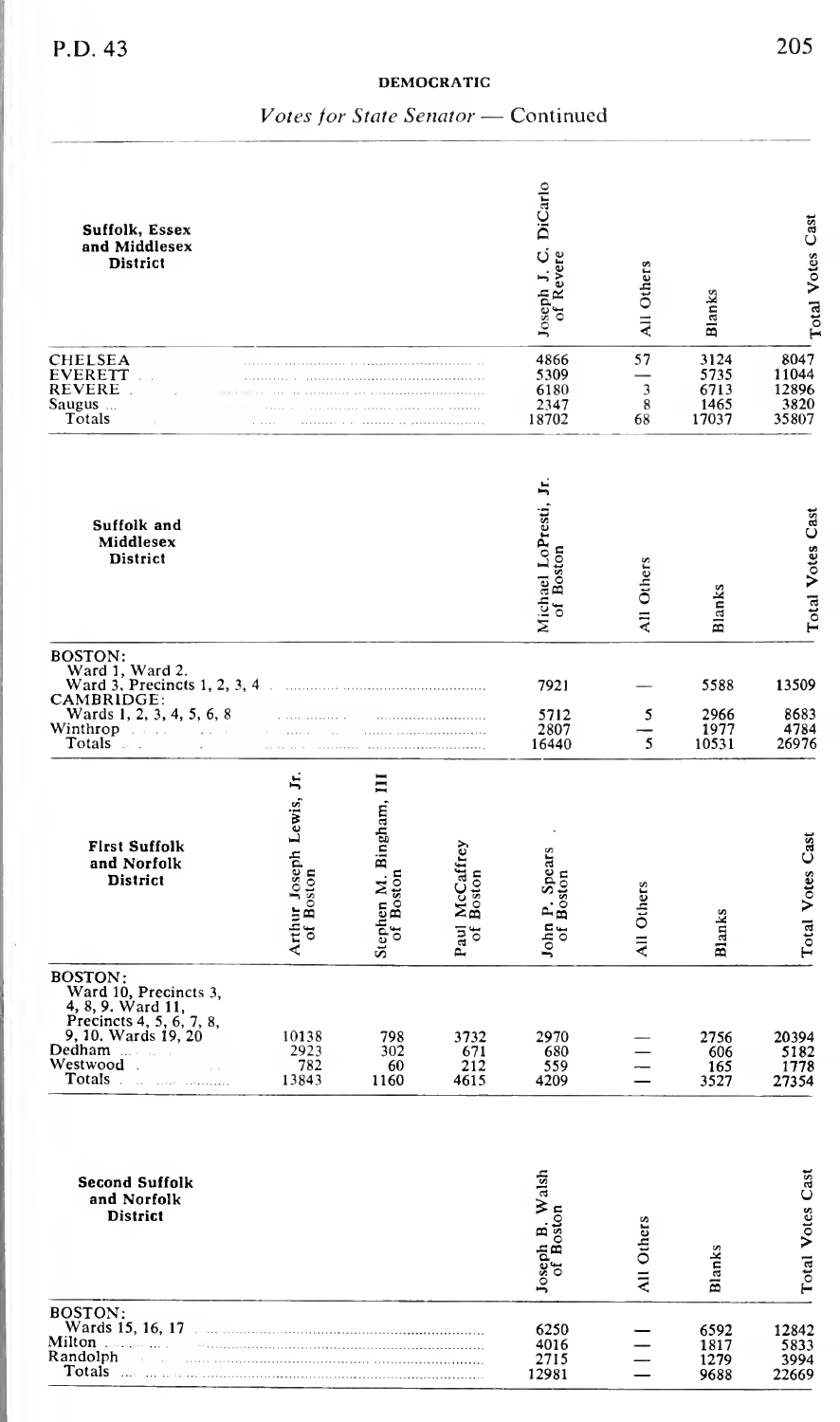| <b>First Worcester</b><br><b>District</b>                                                                                                                                                                                 | John J. Conte<br>of Worcester                                        | Albert B. Fitzgerald<br>Worcester<br>ร | John J. Monahan<br>of Worcester                                                                                                                                                                                                                                                                                                                                                                                                       | Gerard D'Amico                                                                                        | All Others                                                                    | Blanks                                                                                           | $\begin{array}{c c}\n\text{250} & \text{Total Votes Cast} \\ \hline\n\text{250} & \text{250} \\ \text{250} & \text{250} \\ \hline\n\end{array}$ |
|---------------------------------------------------------------------------------------------------------------------------------------------------------------------------------------------------------------------------|----------------------------------------------------------------------|----------------------------------------|---------------------------------------------------------------------------------------------------------------------------------------------------------------------------------------------------------------------------------------------------------------------------------------------------------------------------------------------------------------------------------------------------------------------------------------|-------------------------------------------------------------------------------------------------------|-------------------------------------------------------------------------------|--------------------------------------------------------------------------------------------------|-------------------------------------------------------------------------------------------------------------------------------------------------|
| Boylston<br>Clinton<br>Shrewsbury<br>West Boylston<br><b>State</b>                                                                                                                                                        | 29<br>175<br>247<br>44                                               | 110<br>648<br>913<br>172               | 59<br>471<br>739<br>142                                                                                                                                                                                                                                                                                                                                                                                                               | 158<br>1123<br>1403<br>262                                                                            | 9<br>$\frac{35}{53}$<br>20                                                    | 17<br>111<br>$\frac{147}{22}$                                                                    | 662                                                                                                                                             |
| WORCESTER:<br>Wards 1, 2, 3,<br>4, 9, 10<br><b>A</b> Alberta<br>Totals<br>and the company                                                                                                                                 | 1292<br>1787                                                         | 4107<br>5950                           | 4025<br>5436                                                                                                                                                                                                                                                                                                                                                                                                                          | 5949<br>8895                                                                                          | 454<br>571                                                                    | $\frac{917}{1214}$                                                                               | 16744<br>23853                                                                                                                                  |
| <b>Second Worcester</b><br><b>District</b>                                                                                                                                                                                |                                                                      | No Nomination                          | Hall<br>ż                                                                                                                                                                                                                                                                                                                                                                                                                             | Brideau                                                                                               | All Others                                                                    | Blanks                                                                                           | <b>Total Votes Cast</b>                                                                                                                         |
| <b>GARDNER</b><br>Holden<br>.<br>.<br>Hubbardston<br>Lancaster<br>LEOMINSTER<br>Lunenburg<br>Oakham<br>Princeton<br>Rutland<br>مستقر موسوعات الأرادية<br>Sterling<br>Westminster<br>Totals<br>$\mathcal{L}^{\mathcal{L}}$ |                                                                      | -------------<br>-----------           | 33<br>258<br>394<br>$\mathbf{1}$<br>19<br>3<br>95<br>95<br>18<br>10<br>8<br>68<br>1002                                                                                                                                                                                                                                                                                                                                                | 66<br>81<br>94<br>$\frac{12}{431}$<br>6<br>$\frac{4}{2}$<br>$\frac{57}{23}$<br>$\overline{80}$<br>856 | 1<br>$\frac{-5}{3}$ $\frac{-3}{2}$ $\frac{2}{5}$ $\frac{-7}{2}$ $\frac{2}{5}$ | 254<br>1971<br>2542<br>584<br>131<br>206<br>1192<br>185<br>54<br>65<br>264<br>252<br>312<br>8012 | 354<br>2310<br>3035<br>585<br>585<br>150<br>224<br>226<br>81<br>77<br>321<br>290<br>462<br>9895                                                 |
| Worcester and<br>Middlesex<br><b>District</b>                                                                                                                                                                             |                                                                      |                                        |                                                                                                                                                                                                                                                                                                                                                                                                                                       | Daniel J. Foley<br>orcester<br>ѯ<br>ક                                                                 | All Others                                                                    | Blanks                                                                                           | <b>Total Votes Cast</b>                                                                                                                         |
| Grafton<br>Hopkinton<br>Hopedale<br>Leicester<br>Millbury<br>Paxton<br>Southborough<br>Upton<br>Westborough                                                                                                               | , and in a state similar momentum $\epsilon$<br>$\sim 100$<br>$\sim$ | J.                                     | $\label{eq:1} \begin{array}{lllllllllllll} \hline \textbf{1}_{\{1,2,3,4,5,5\}} & \textbf{1}_{\{1,2,4,5,5,5,5,5\}} \end{array}$<br>and a manager<br>$\begin{aligned} \mathcal{L}_{\text{max}}(\mathcal{L}_{\text{max}}) = \mathcal{L}_{\text{max}}(\mathcal{L}_{\text{max}}) \\ \mathcal{L}_{\text{max}}(\mathcal{L}_{\text{max}}) = \mathcal{L}_{\text{max}}(\mathcal{L}_{\text{max}}) \end{aligned}$<br>and there is now<br>a common | 616<br>278<br>725<br>1169<br>1077<br>256<br>216<br>203<br>419                                         | $\frac{-}{2}$                                                                 | 136<br>130<br>455<br>297<br>303<br>84<br>83<br>103<br>143                                        | $\frac{1}{752}$<br>408<br>1180<br>1466<br>1380<br>340<br>299<br>306<br>564                                                                      |
| WORCESTER:<br>Wards 5, 6, 7, 8<br>Totals<br>and a single series                                                                                                                                                           | a a shekarar a                                                       | $\sim$                                 | $\alpha$ , $\alpha$ , $\alpha$ , $\alpha$ , $\alpha$ , $\alpha$                                                                                                                                                                                                                                                                                                                                                                       | 7938<br>12897                                                                                         | 1<br>3                                                                        | 2313<br>4047                                                                                     | 10252<br>16947                                                                                                                                  |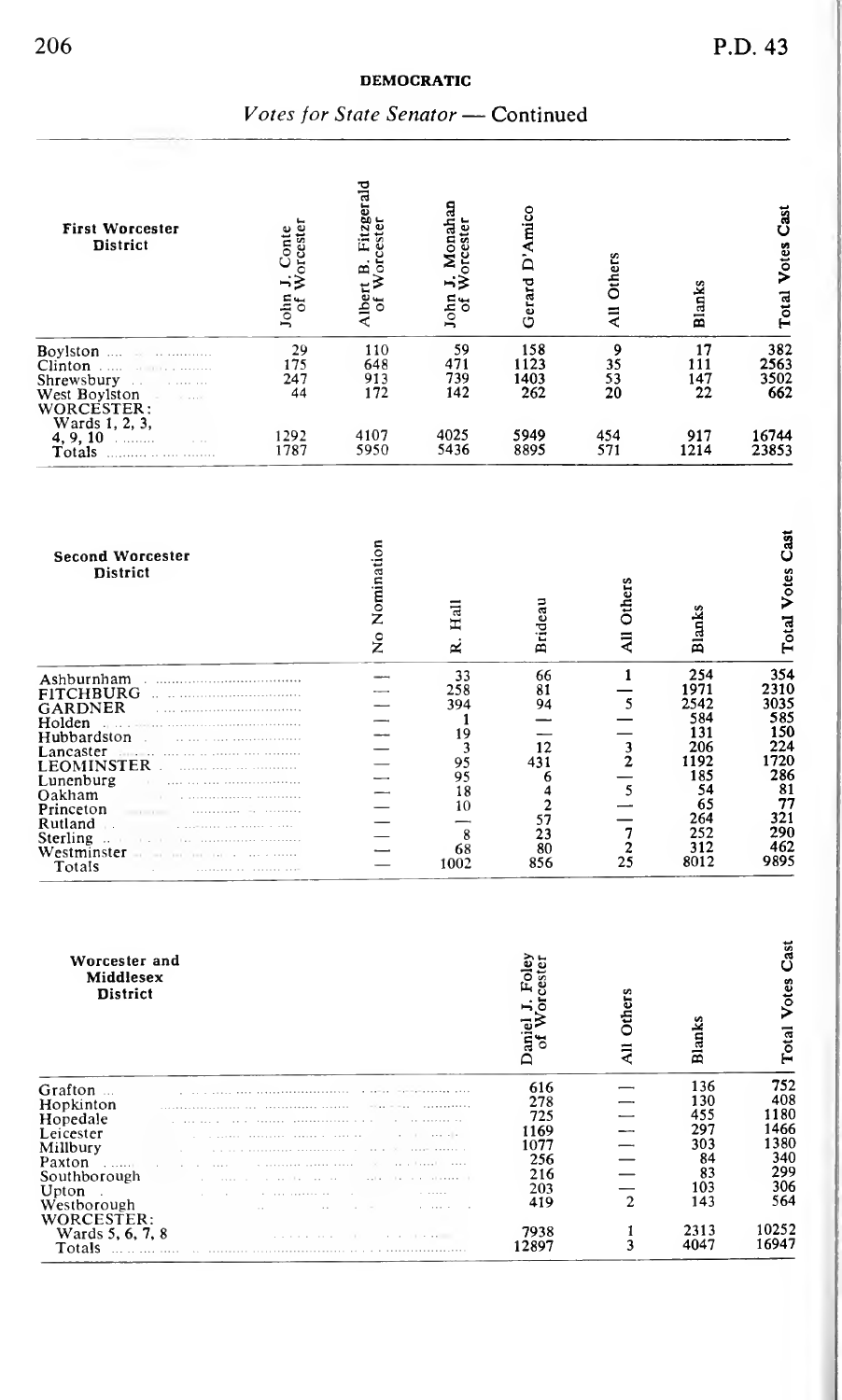| Worcester and<br>Norfolk<br><b>District</b>                                                                                                                                                                                                                                                                                                                                                                                                                                                                                                                                                                                                                                                                                                                                                                                                                                                                         |                                                                                                                                                                                                           |                                                                                                                                                                                                                                                                                                                                                                                                                                                                                                                                              |                                                                                                                                                               |                                                                                                                                                                                                                                      | James A. Kelly, Jr.<br>of Oxford                                                                                                                                                                                                                          |                                                                                                                                                                                                               | All Others                                                                               |            | Blanks                                                                                                                                                                                                       | Total Votes Cast                                                                                                                                                                                                                                                                                       |
|---------------------------------------------------------------------------------------------------------------------------------------------------------------------------------------------------------------------------------------------------------------------------------------------------------------------------------------------------------------------------------------------------------------------------------------------------------------------------------------------------------------------------------------------------------------------------------------------------------------------------------------------------------------------------------------------------------------------------------------------------------------------------------------------------------------------------------------------------------------------------------------------------------------------|-----------------------------------------------------------------------------------------------------------------------------------------------------------------------------------------------------------|----------------------------------------------------------------------------------------------------------------------------------------------------------------------------------------------------------------------------------------------------------------------------------------------------------------------------------------------------------------------------------------------------------------------------------------------------------------------------------------------------------------------------------------------|---------------------------------------------------------------------------------------------------------------------------------------------------------------|--------------------------------------------------------------------------------------------------------------------------------------------------------------------------------------------------------------------------------------|-----------------------------------------------------------------------------------------------------------------------------------------------------------------------------------------------------------------------------------------------------------|---------------------------------------------------------------------------------------------------------------------------------------------------------------------------------------------------------------|------------------------------------------------------------------------------------------|------------|--------------------------------------------------------------------------------------------------------------------------------------------------------------------------------------------------------------|--------------------------------------------------------------------------------------------------------------------------------------------------------------------------------------------------------------------------------------------------------------------------------------------------------|
| Auburn<br><b>Bellingham</b><br><b>Blackstone</b><br>Douglas<br>Dudley<br>÷<br>Mendon<br>à.<br>Milford<br>and the common the common announcement and an<br>Millville<br>Northbridge<br>Oxford<br><u>1990 - James Samman, manamanan manan</u><br>Southbridge<br>Sutton<br>$\sim$ $\sim$<br>$-111$<br>Uxbridge<br>Webster<br>The Contract of the Contract and Communications<br>Totals                                                                                                                                                                                                                                                                                                                                                                                                                                                                                                                                 | and a common                                                                                                                                                                                              | $\label{eq:2.1} \begin{array}{lllllllllllllll} \multicolumn{3}{l}{} & \multicolumn{3}{l}{} & \multicolumn{3}{l}{} & \multicolumn{3}{l}{} & \multicolumn{3}{l}{} & \multicolumn{3}{l}{} & \multicolumn{3}{l}{} & \multicolumn{3}{l}{} & \multicolumn{3}{l}{} & \multicolumn{3}{l}{} & \multicolumn{3}{l}{} & \multicolumn{3}{l}{} & \multicolumn{3}{l}{} & \multicolumn{3}{l}{} & \multicolumn{3}{l}{} & \multicolumn{3}{l}{} & \multicolumn{3}{l}{} & \multicolumn{3}{l}{}$<br>The contract in the material communication of the contract of |                                                                                                                                                               |                                                                                                                                                                                                                                      | 1346<br>531<br>887<br>150<br>1168<br>204<br>2745<br>387<br>360<br>528<br>778<br>258<br>1495<br>2287<br>13124                                                                                                                                              |                                                                                                                                                                                                               | $\overline{\mathbf{c}}$<br>$\frac{-}{2}$ $\frac{1}{2}$ $\frac{-}{2}$ $\frac{2}{1}$<br>10 |            | 371<br>145<br>249<br>85<br>510<br>90<br>1210<br>104<br>137<br>182<br>434<br>110<br>462<br>874<br>4963                                                                                                        | 1719<br>$\frac{676}{1136}$<br>235<br>1678<br>296<br>3956<br>491<br>497<br>710<br>1214<br>$\frac{370}{1958}$<br>3161<br>18097                                                                                                                                                                           |
| Worcester, Franklin,<br>Hampden and<br>Hampshire<br>District                                                                                                                                                                                                                                                                                                                                                                                                                                                                                                                                                                                                                                                                                                                                                                                                                                                        | Blaise P. Berthiaume<br>of Spencer                                                                                                                                                                        | Ralph E. Hicks<br>of Spencer                                                                                                                                                                                                                                                                                                                                                                                                                                                                                                                 | James W. Mitchell<br>of Monson                                                                                                                                | Amand<br>James L. St.<br>of Palmer                                                                                                                                                                                                   | Robert A. Toupin<br>Spencer<br>ร                                                                                                                                                                                                                          | Robert D. Wetmore<br>of Barre                                                                                                                                                                                 |                                                                                          | All Others | Blanks                                                                                                                                                                                                       | <b>Total Votes Cast</b>                                                                                                                                                                                                                                                                                |
| Athol<br>Barre<br>Belchertown<br>East Brookfield<br><b>Committee</b><br>East Longmeadow<br>i,<br>Monson<br>New Braintree<br>New Salem<br>$\begin{minipage}{0.5\textwidth} \begin{tabular}{ c c c } \hline & \multicolumn{3}{ c }{\textbf{r}} & \multicolumn{3}{ c }{\textbf{r}} \\ \hline \multicolumn{3}{ c }{\textbf{r}} & \multicolumn{3}{ c }{\textbf{r}} & \multicolumn{3}{ c }{\textbf{r}} \\ \hline \multicolumn{3}{ c }{\textbf{r}} & \multicolumn{3}{ c }{\textbf{r}} & \multicolumn{3}{ c }{\textbf{r}} \\ \hline \multicolumn{3}{ c }{\textbf{r}} & \multicolumn{3}{ c }{\textbf{r}}$<br>No. Brookfield<br>Orange<br>Palmer<br>and and the con-<br>Petersham<br>$\frac{d}{d\theta}$<br>$\theta$ = $\theta$<br>$\theta$ = $\theta$<br>$\theta$ = $\theta$<br>Spencer<br>Sturbridge<br>Templeton<br>Wales<br>Ware<br>an announce of the little<br>West Brookfield<br>Winchendon<br>Winchendon<br>Wilbraham | 73<br>152<br>22<br>33<br>31<br>100<br>68<br>309<br>22<br>178<br>16<br>66<br>20<br>6<br>190<br>15<br>169<br>5<br>$\overline{\mathbf{3}}$<br>699<br>99<br>19<br>22<br>264<br>228<br>78<br>27<br>159<br>3073 | 100<br>18<br>8<br>ğ<br>14<br>96<br>41<br>81<br>14<br>5<br>14<br>36<br>4<br>$\mathbf{1}$<br>59<br>34<br>38<br>21<br>10<br>370<br>52<br>$\frac{1}{3}$ $\frac{1}{5}$<br>83<br>36<br>20<br>11<br>25<br>1237                                                                                                                                                                                                                                                                                                                                      | 4<br>$\overline{4}$<br>20<br>5367<br>48<br>$rac{32}{3}$<br>129<br>$\frac{7}{21}$<br>$\frac{1}{7}$<br>10<br>$\frac{22}{6}$<br>16<br>8<br>$\frac{5}{49}$<br>422 | 25<br>16<br>171<br>94<br>6<br>6<br>6<br>373<br>102<br>110<br>28<br>429<br>$\overline{\mathbf{c}}$<br>13<br>40<br>140<br>1829<br>13<br>$\overline{\mathbf{c}}$<br>12<br>$\frac{25}{18}$<br>74<br>716<br>54<br>16<br>43<br>333<br>4696 | 40<br>22<br>11<br>9<br>36<br>$\frac{21}{81}$<br>30<br>$\overline{7}$<br>20<br>$\begin{array}{c} 3 \\ 8 \\ 5 \\ 3 \end{array}$<br>$\frac{61}{27}$<br>$\frac{34}{8}$<br>$262$<br>$262$<br>$15$<br>21<br>$\mathbf{1}$<br>146<br>98<br>41<br>14<br>37<br>1070 | 314<br>600<br>132<br>32<br>64<br>167<br>64<br>283<br>60<br>235<br>18<br>269<br>68<br>23<br>273<br>122<br>461<br>65<br>28<br>33<br>230<br>103<br>674<br>14<br>744<br>200<br>ffi88<br>$\frac{193}{220}$<br>5777 |                                                                                          | 25         | 7<br>11<br>33<br>6<br>5<br>11<br>1<br>106<br>6<br>8<br>i<br>19<br>1<br>$\frac{5}{28}$<br>$\frac{2}{1}$<br>1<br>12<br>$\frac{18}{3}$<br>47<br>7<br>$\begin{array}{c}\n\overline{3} \\ 35 \\ 382\n\end{array}$ | $\frac{563}{823}$<br>$\frac{823}{397}$<br>$\frac{188}{188}$<br>159<br>407<br>$\frac{268}{1230}$<br>559<br>$\frac{83}{956}$<br>100<br>$\frac{46}{635}$<br>$\frac{347}{2580}$<br>$45$<br>$43$<br>$1592$<br>$326$<br>$804$<br>$\frac{125}{2019}$<br>$2019$<br>$631$<br>$243$<br>$296$<br>$858$<br>$16682$ |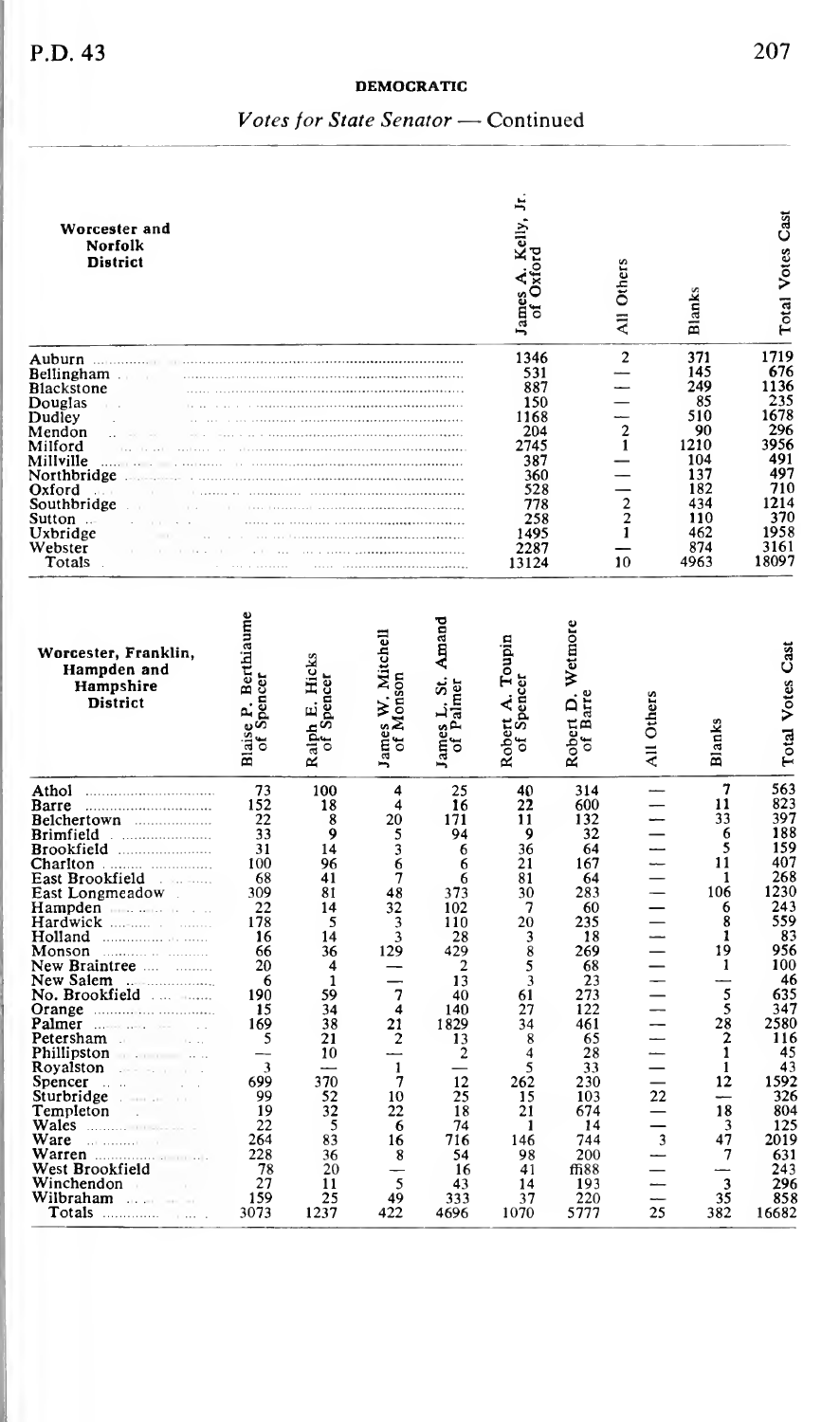## Votes for State Representative

### **Barnstable County**

| First<br>District                                                                              | Sheila A. Bourbeau<br>of Barnstable             | Richard Gureghiam<br>of Barnstable                                                                               | Thomas K. Lynch<br>of Barnstable | Richard B. McMahon<br>of Sandwich                         | All Others                                      | Blanks                                                      | 2268 Total Votes Cast<br>2762<br>2762 |
|------------------------------------------------------------------------------------------------|-------------------------------------------------|------------------------------------------------------------------------------------------------------------------|----------------------------------|-----------------------------------------------------------|-------------------------------------------------|-------------------------------------------------------------|---------------------------------------|
| Barnstable<br>ù.<br>Sandwich<br>Totals<br>1.1.1.1.1.1.1<br>a.                                  | $\begin{array}{c} 159 \\ 13 \\ 172 \end{array}$ | 755<br>130<br>885                                                                                                | 1218<br>$\frac{108}{1326}$       | $\begin{array}{c} 47 \\ 228 \\ 275 \end{array}$           |                                                 | $\frac{89}{15}$<br>104                                      |                                       |
| Second<br>District                                                                             |                                                 |                                                                                                                  |                                  | No Nomination                                             | All Others                                      | <b>Blanks</b>                                               |                                       |
| Chatham<br>Eastham<br>Harwich<br>Orleans<br>Provincetown<br>Truro<br>Wellfleet<br>Totals<br>ł, |                                                 | the common committee of the committee of the committee of the committee of the committee of the committee of the |                                  |                                                           | $\frac{1}{46}$<br>$\frac{10}{56}$               | 354<br>219<br>463<br>338<br>228<br>$\frac{87}{202}$<br>1891 |                                       |
| Third<br>District                                                                              |                                                 |                                                                                                                  |                                  | Richard E. Kendall<br>of Falmouth                         | All Others                                      | Blanks                                                      | 1920<br>1924<br>1924<br>1924          |
| Bourne Precincts 2, 3, 4<br>Falmouth<br>Mashpee.<br>Totals<br>à,<br>.<br>$\cdots$              |                                                 |                                                                                                                  |                                  | $\begin{array}{r} 343 \\ 1037 \\ 242 \\ 1622 \end{array}$ |                                                 | $\frac{77}{183}$<br>$\frac{42}{302}$                        |                                       |
| Fourth<br>District                                                                             |                                                 |                                                                                                                  |                                  | No Nomination                                             | All Others                                      | Blanks                                                      | 998<br>2022<br>2022<br>2022           |
| Brewster<br>Dennis<br>Yarmouth<br>Totals                                                       |                                                 |                                                                                                                  |                                  |                                                           | $\begin{array}{c} 1 \\ 4 \\ 1 \\ 6 \end{array}$ | $\begin{array}{r} 347 \\ 672 \\ 997 \\ 2016 \end{array}$    |                                       |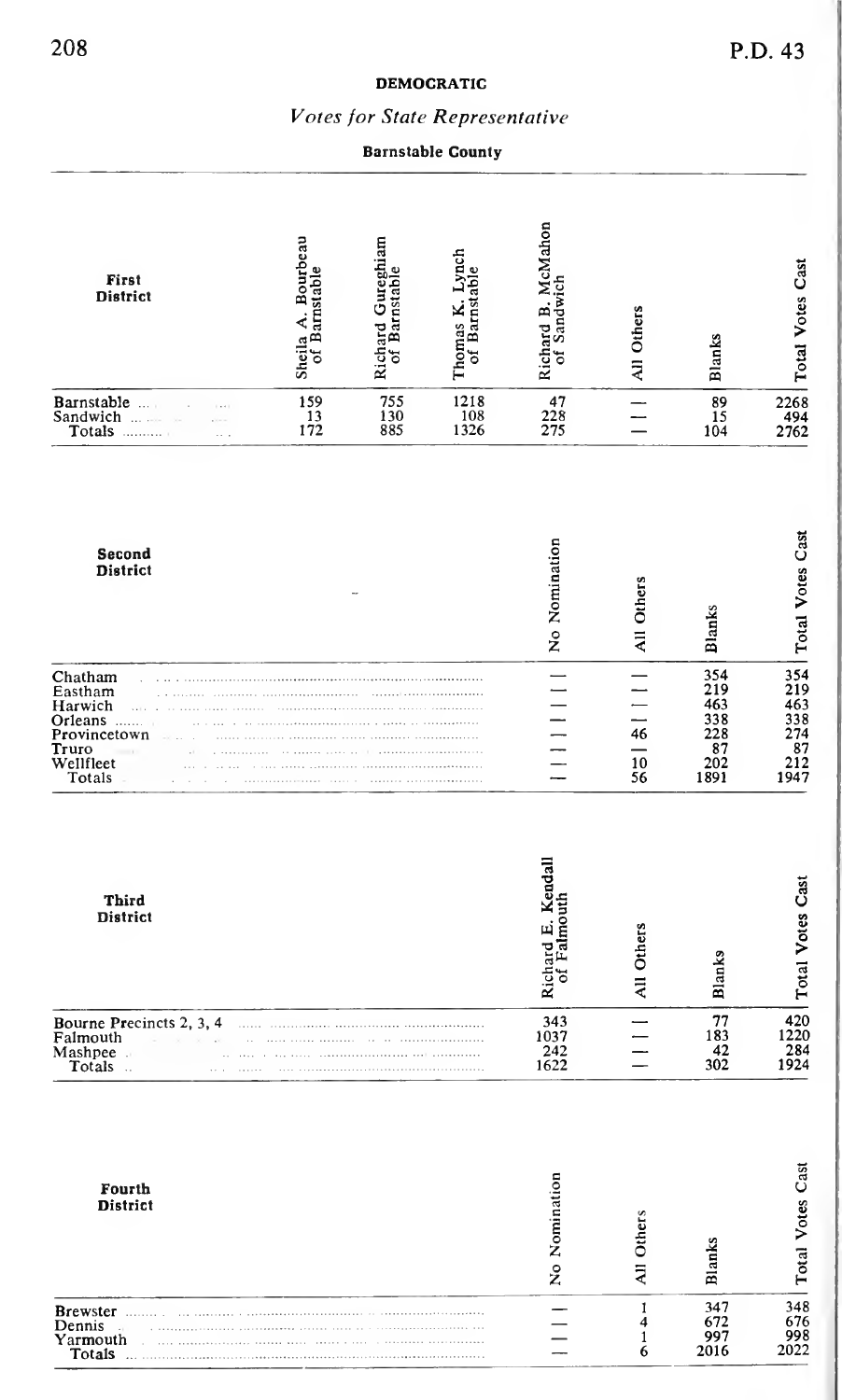## Votes for State Representative — Continued

## Berkshire County

| First<br>District                                                                             |                                              | Frank J. Matrango<br>of North Adams                            | All Others    | Blanks                                     | Total Votes Cast                                                          |
|-----------------------------------------------------------------------------------------------|----------------------------------------------|----------------------------------------------------------------|---------------|--------------------------------------------|---------------------------------------------------------------------------|
| Clarksburg<br>Florida<br>NORTH ADAMS<br>Williamstown Precinct 3<br>Totals                     |                                              | $\begin{array}{r} 85 \\ 30 \\ 1453 \\ 208 \\ 1776 \end{array}$ | $\frac{1}{1}$ | 19<br>$\frac{10}{338}$<br>$\frac{63}{430}$ | $\begin{array}{c}\n\hline\n104 \\ 40 \\ 1791 \\ 272 \\ 2207\n\end{array}$ |
| Second<br>District                                                                            | Anthony P. McBride<br>of Adams               | Dagmar E. Bubriski<br>of Williamstown                          | All Others    | <b>Blanks</b>                              | Later Cast<br>1490<br>1490<br>11907<br>25<br>696<br>696                   |
| Adams<br>Cheshire<br>.<br>Lanesborough<br>New Ashford                                         | 957<br>131<br>103<br>$\frac{3}{173}$<br>1377 | 503<br>95<br>160<br>8<br>$\frac{13}{501}$<br>1279              |               | $\frac{30}{11}$<br>26<br>$\frac{22}{92}$   | 2748                                                                      |
| Third<br>District                                                                             | William I. Kitterman<br>of Pittsfield        | Thomas R. Lussier<br>of Pittsfield                             | All Others    | Blanks                                     | Total Votes Cast                                                          |
| PITTSFIELD:<br>Wards 1, 2, 3<br>Totals<br>÷,<br>$\epsilon$<br>$\sim 100$ and $\sim 100$<br>÷. | 1980<br>1980                                 | $\frac{2141}{2141}$                                            |               | 248<br>248                                 | 4369<br>4369                                                              |
| Fourth<br>District                                                                            |                                              | Dennis J. Duffin<br>of Lenox                                   | All Others    | Blanks                                     | $\frac{1}{2}$ Total Votes Cast                                            |
| Lee<br>Lenox<br>PITTSFIELD:<br>Ward 4                                                         |                                              | 381<br>841                                                     |               | $\frac{86}{160}$                           |                                                                           |
| Totals                                                                                        |                                              | 1201<br>2423                                                   |               | 384<br>630                                 | 1585<br>3053                                                              |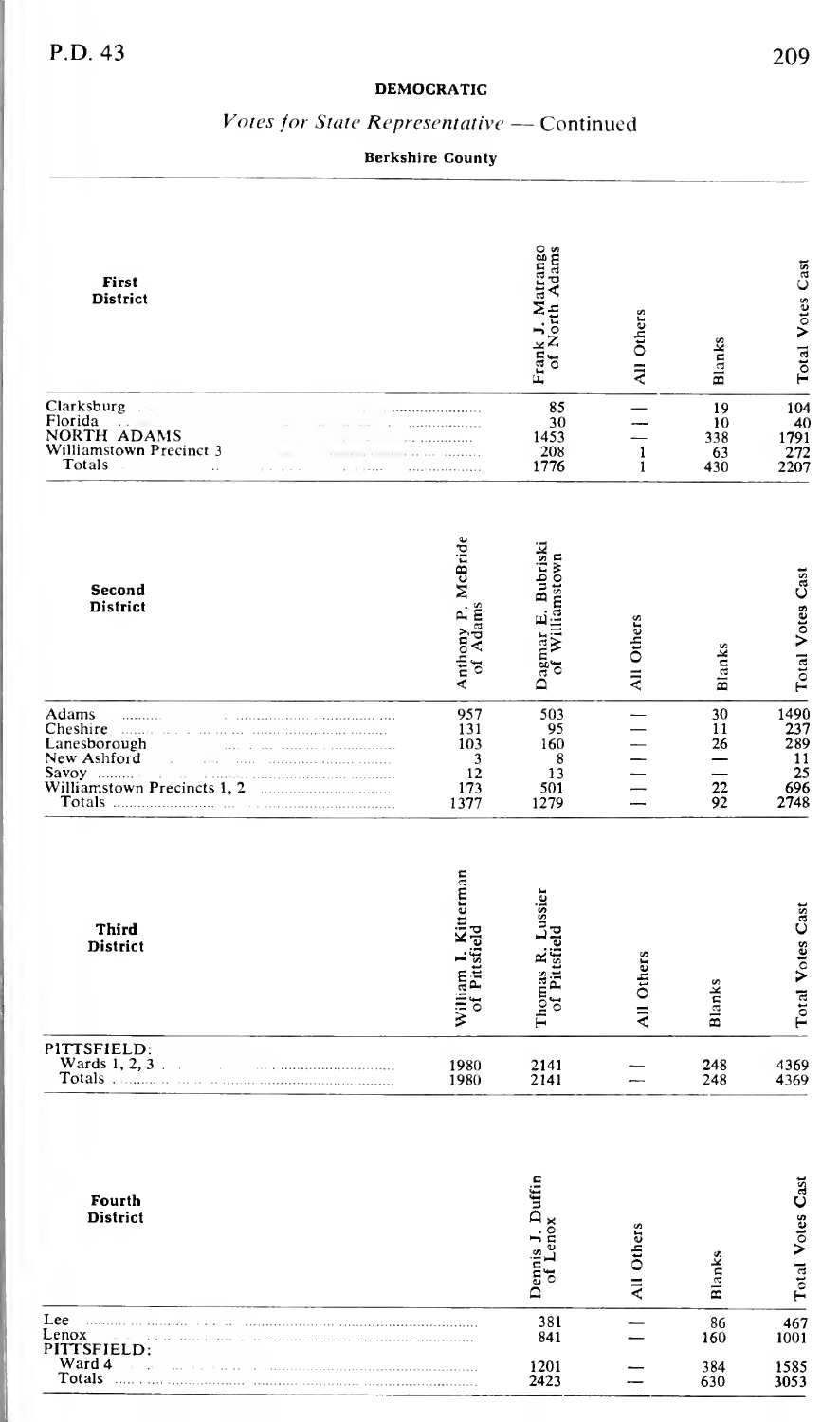## Votes for State Representative — Continued

Berkshire County — Concluded

| Fifth<br>District<br>Hancock<br>PITTSFIELD:<br>Wards 5, 6, 7                                                                                                                                                                                                                         |                                    |                                  |                                    |                                    |                                        | Joseph S. Scelsi<br>of Pittsfield<br>23 | All Others                                                                                                                     |              | Blanks<br>8                                                                                                                                                        | 2 Total Votes Cast |
|--------------------------------------------------------------------------------------------------------------------------------------------------------------------------------------------------------------------------------------------------------------------------------------|------------------------------------|----------------------------------|------------------------------------|------------------------------------|----------------------------------------|-----------------------------------------|--------------------------------------------------------------------------------------------------------------------------------|--------------|--------------------------------------------------------------------------------------------------------------------------------------------------------------------|--------------------|
| Totals<br>$\bar{a}$<br>à.                                                                                                                                                                                                                                                            | <b>CONTRACTOR</b>                  |                                  |                                    |                                    |                                        | 2168<br>2191                            |                                                                                                                                |              | 923<br>931                                                                                                                                                         | 3091<br>3122       |
| Sixth<br>District                                                                                                                                                                                                                                                                    |                                    |                                  |                                    |                                    |                                        |                                         | All Others                                                                                                                     |              | Blanks                                                                                                                                                             |                    |
| Alford<br>Becket<br>Egremont<br>Great Brarrington<br>Hinsdale<br>$\alpha$ . The second<br>Middlefield<br>Monterey<br>Mt. Washington<br>New Marlborough<br>Otis<br>Peru<br>Richmond<br>Sandisfield<br>Sheffield<br>Stockbridge<br>Tyringham<br>Washington<br>W. Stockbridge<br>Totals |                                    |                                  | .                                  |                                    |                                        |                                         | $\mathbf{1}$<br>$\frac{-3}{1}$ $\frac{-1}{1}$ $\frac{-1}{2}$ $\frac{-1}{1}$ $\frac{-1}{1}$<br>$\overline{1}$<br>$\frac{1}{12}$ |              | $\begin{array}{c} 34 \\ 55 \\ 25 \\ 14 \\ 24 \\ 69 \\ 3 \\ 22 \\ 36 \\ 31 \\ 131 \\ \end{array}$<br>$\frac{24}{38}$<br>$\frac{194}{21}$<br>$\overline{84}$<br>1238 |                    |
|                                                                                                                                                                                                                                                                                      |                                    |                                  |                                    | <b>Bristol County</b>              |                                        |                                         |                                                                                                                                |              |                                                                                                                                                                    |                    |
| First<br>District                                                                                                                                                                                                                                                                    | Leonard J. Abreu<br>of New Bedford | Roger C. Boyer<br>of New Bedford | Roger R. Goyette<br>of New Bedford | G. Frank Grenier<br>of New Bedford | Steven Brad Lamarche<br>of New Bedford | Leo J. Martin<br>of New Bedford         | Frederick W. Wright, Jr.<br>of New Bedford                                                                                     | All Others   | Blanks                                                                                                                                                             | Total Votes Cast   |
| NEW BEDFORD:<br>Ward 1. Ward 2,<br>Precincts E, F, I,<br>J<br>Totals                                                                                                                                                                                                                 | 1865<br>1865                       | 623<br>623                       | 1925<br>1925                       | 892<br>892                         | 91<br>91                               | 385<br>385                              | $^{228}_{228}$                                                                                                                 | $^{12}_{12}$ | 442<br>442                                                                                                                                                         | 6463<br>6463       |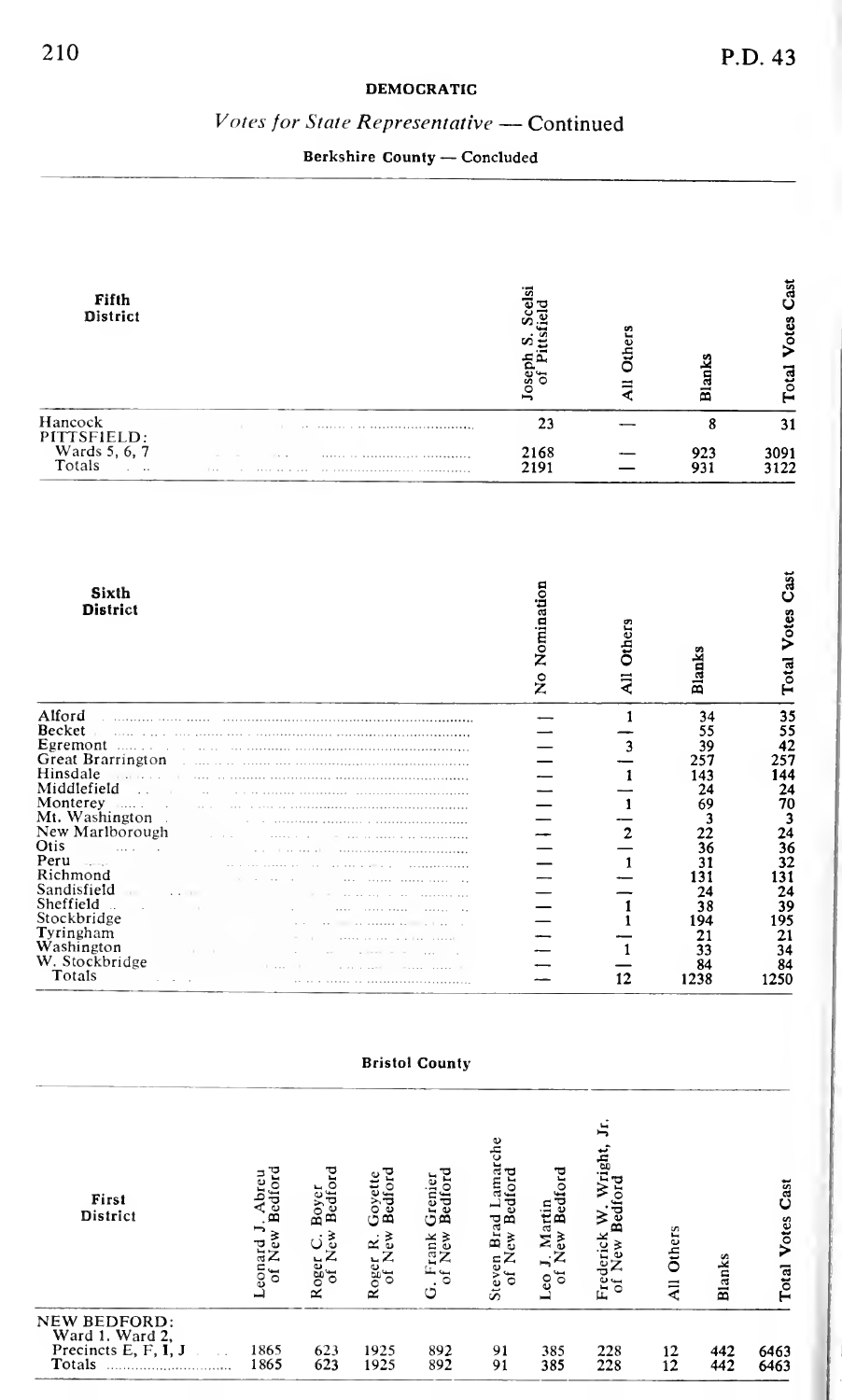## Votes for State Representative - Continued

Bristol County - Continued

| Second<br><b>District</b>                                                                                                                                                                                                                                                                                                                                                                                                                                                                                                                             |                                   | Edward P. Coury<br>of New Bedford    | David Robert Nelson<br>of New Bedford | All Others                      | Blanks                 | Total Votes Cast                |
|-------------------------------------------------------------------------------------------------------------------------------------------------------------------------------------------------------------------------------------------------------------------------------------------------------------------------------------------------------------------------------------------------------------------------------------------------------------------------------------------------------------------------------------------------------|-----------------------------------|--------------------------------------|---------------------------------------|---------------------------------|------------------------|---------------------------------|
| NEW BEDFORD:<br>Ward 2, Precincts A, B, C, D, G, H, Ward 3, Precincts A, B, C, D, E, F,<br>G, H, I<br>Totals<br>$\label{eq:1.1} \begin{array}{cccccccccc} \mathbf{1} & \mathbf{1} & \mathbf{1} & \mathbf{1} & \mathbf{1} & \cdots & \mathbf{1} & \mathbf{1} & \mathbf{1} & \mathbf{1} & \cdots & \mathbf{1} & \mathbf{1} & \mathbf{1} & \mathbf{1} & \mathbf{1} & \mathbf{1} & \mathbf{1} & \mathbf{1} & \mathbf{1} & \mathbf{1} & \mathbf{1} & \mathbf{1} & \mathbf{1} & \mathbf{1} & \mathbf{1} & \mathbf{1} & \mathbf{1} & \mathbf{1} & \mathbf{1$ |                                   | 2135<br>2135                         | 2021                                  |                                 | $\frac{103}{103}$      | 4259<br>4259                    |
| Third<br>District                                                                                                                                                                                                                                                                                                                                                                                                                                                                                                                                     | Thomas D. Lopes<br>of New Bedford | Vincent L. Furtado<br>of New Bedford | Robert F. Oliveira<br>of New Bedford  | All Others                      | Blanks                 | Total Votes Cast                |
| <b>NEW BEDFORD:</b><br>Eva B. Precinct J. Ward 4,<br>Precincts A, B, C, D, E,<br>F, G, H. Ward 5, Precinct F.<br>Ward 6, Precincts A, C, E, G, J<br>$\sim$<br>Totals                                                                                                                                                                                                                                                                                                                                                                                  | 2133<br>2133                      | 847<br>847                           | $\frac{1016}{1016}$                   | $\frac{3}{3}$                   | 256<br>256             | 4255<br>4255                    |
| Fourth<br>District                                                                                                                                                                                                                                                                                                                                                                                                                                                                                                                                    |                                   |                                      | Ronald Anthony Pina<br>of New Bedford | All Others                      | Blanks                 | Total Votes Cast                |
| NEW BEDFORD:<br>Ward 4, Precinct 1. Ward 5, Precincts A, B, C,<br>D, E, G, H, I. Ward 6, Precincts B, D, F, H, I<br>Totals<br>a a ser e e mano no mundo comunicación comunicación e comunicación                                                                                                                                                                                                                                                                                                                                                      |                                   |                                      | 3867<br>3867                          | $\pmb{1}$<br>$\mathbf{1}$       | 976<br>976             | 4844<br>4844                    |
| Fifth<br><b>District</b>                                                                                                                                                                                                                                                                                                                                                                                                                                                                                                                              |                                   |                                      | Raymond S. Peck<br>of Dartmouth       | All Others                      | <b>Blanks</b>          | Total Votes Cast                |
| Dartmouth<br>Freetown<br>.<br>The contribution of the contribution of the contribution of the contribution of the contribution of the contribution of the contribution of the contribution of the contribution of the contribution of the contribution of<br>Totals                                                                                                                                                                                                                                                                                   |                                   |                                      | 2452<br>243<br>2695                   | $\overline{2}$<br>$\frac{1}{2}$ | $\frac{590}{63}$<br>63 | $\frac{1}{3044}$<br>306<br>3350 |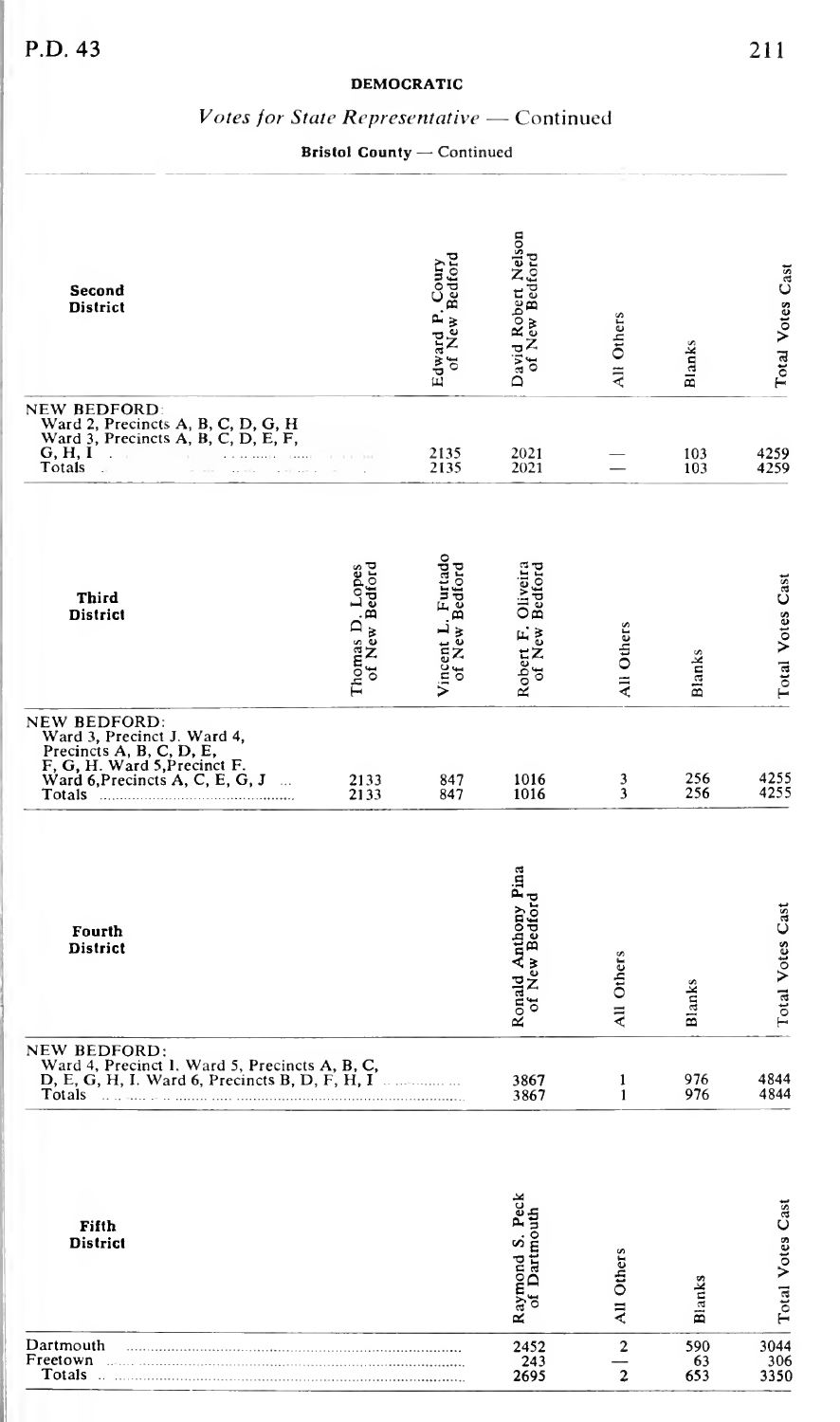## Votes for State Representative - Continued

### **Bristol County - Continued**

| Sixth<br>District                                                                                                                                                 |                                                |                                             |                                     | William Q. MacLean, Jr.<br>of Fairhaven            | All Others         | <b>Blanks</b>     | 1514<br>2424<br>3938<br>3938 |
|-------------------------------------------------------------------------------------------------------------------------------------------------------------------|------------------------------------------------|---------------------------------------------|-------------------------------------|----------------------------------------------------|--------------------|-------------------|------------------------------|
| Acushnet<br>Fairhaven<br>$\ldots \ldots \ldots$<br>Totals<br>$\alpha$ , and $\alpha$                                                                              | $\alpha$ and $\alpha$                          |                                             |                                     | 1217<br>1944<br>3161                               | 3<br>$\frac{1}{3}$ | 294<br>480<br>774 |                              |
| Seventh<br>District                                                                                                                                               | of Fall River<br>Gino DiNucci                  | Henry S. Gillet, Jr.<br>of Fall River       | Charles E. Roberts<br>of Fall River | Robert T. Tyrrell<br>of Fall River                 | All Others         | Blanks            | Total Votes Cast             |
| FALL RIVER:<br>Ward 3, Precinct C.<br>Ward 4, Precincts B,<br>C, D, E. Ward 5,<br>Precincts A, C & D.<br>Ward 7. Ward 8,<br>Precincts A, B,<br>C, D, H.<br>Totals | 1160<br>1160                                   | $\begin{array}{c} 1638 \\ 1638 \end{array}$ | $\frac{521}{521}$                   | $\begin{array}{c} 1021 \\ 1021 \end{array}$        |                    | $\frac{175}{175}$ | 4515<br>4515                 |
| Eighth<br>District                                                                                                                                                |                                                |                                             |                                     | John J. Long<br>of Westport                        | All Others         | Blanks            | Total Votes Cast             |
| FALL RIVER:<br>Ward 5, Precinct B. Ward 6<br>Westport<br>Totals<br>$\alpha$ . $\beta$                                                                             | $\alpha\in\mathbb{R}^d$<br>$\bar{\alpha}$<br>. | and some                                    |                                     | 1985<br>1054<br>3039                               |                    | 518<br>283<br>801 | 2503<br>1337<br>3840         |
| Ninth<br>District                                                                                                                                                 |                                                |                                             |                                     | Thomas C. Norton<br>of Fall River                  | All Others         | <b>Blanks</b>     | Total Votes Cast             |
| FAI L RIVER:<br>Ward 8, Precincts E, F, G. Ward 9<br>Somerset: Precinct 4<br>Totals                                                                               |                                                |                                             |                                     | $\begin{array}{r} 3216 \\ 512 \\ 3728 \end{array}$ |                    | 539<br>109<br>648 | 3755<br>621<br>4376          |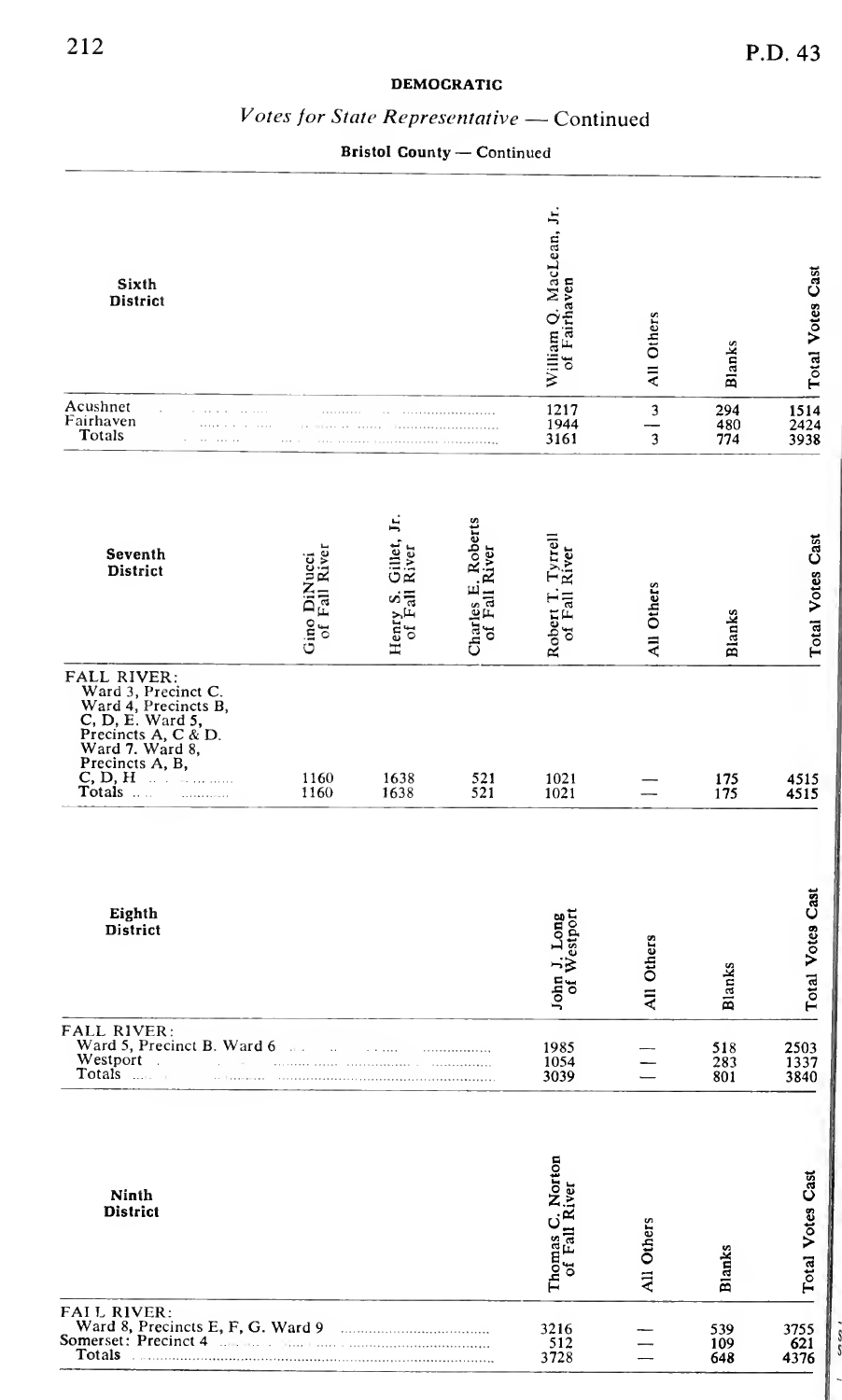## Votes for State Representative — Concluded

|                                                                                                                                             |                                   | <b>Bristol County - Continued</b>                         |                                      |            |                                                 |                     |
|---------------------------------------------------------------------------------------------------------------------------------------------|-----------------------------------|-----------------------------------------------------------|--------------------------------------|------------|-------------------------------------------------|---------------------|
| Tenth<br>District                                                                                                                           | Manuel Raposa, Jr.<br>of Somerset | Alfred Costa, Jr.<br>of Dighton                           | John V. Donnelly, Jr.<br>of Somerset | All Others | Blanks                                          |                     |
| Berkley<br>Dighton<br>Lakeville<br>Somerset: Precincts 1, 2, 3<br>Totals<br>بالمتبادية والمتحدث                                             | 39<br>80<br>84<br>980<br>1183     | $\frac{57}{226}$<br>$\frac{28}{114}$<br>$\frac{114}{425}$ | 17<br>58<br>$\frac{40}{908}$<br>1023 |            | $\frac{4}{3}$<br>$\frac{14}{38}$<br>59          |                     |
| Eleventh<br>District                                                                                                                        |                                   |                                                           | Carlton M. Viveiros<br>of Fall River | All Others | Blankss                                         | Total Votes Cast    |
| FALL RIVER:<br>Ward 1, Precincts A, B. Ward 2, Precincts A, B,<br>C, F, G. Ward 3, Precincts A, B, D<br>Somerset: Precinct 5<br>Totals<br>. | a sa manain                       |                                                           | 3686<br>$\frac{355}{4041}$           |            | $\begin{array}{c} 652 \\ 62 \\ 714 \end{array}$ | 4338<br>411<br>4755 |
| Twelfth<br>District                                                                                                                         |                                   | Matthew J. Kuss<br>of Fall River                          | Robert Correia<br>of Fall River      | All Others | Blanks                                          | Total Votes Cast    |
| Totals                                                                                                                                      |                                   | 2304<br>2304                                              | 2184<br>2184                         |            | 98<br>98                                        | 458.<br>458.        |
| Thirteenth<br><b>District</b>                                                                                                               |                                   |                                                           | Antone S. Aguiar, Jr.<br>of Swansea  | All Others | Blanks                                          | Total Votes Cast    |
| Seekonk<br>Swansea<br>Totals                                                                                                                |                                   |                                                           | $\frac{90}{701}$                     |            | $\frac{18}{176}$<br>194                         | 108<br>877<br>985   |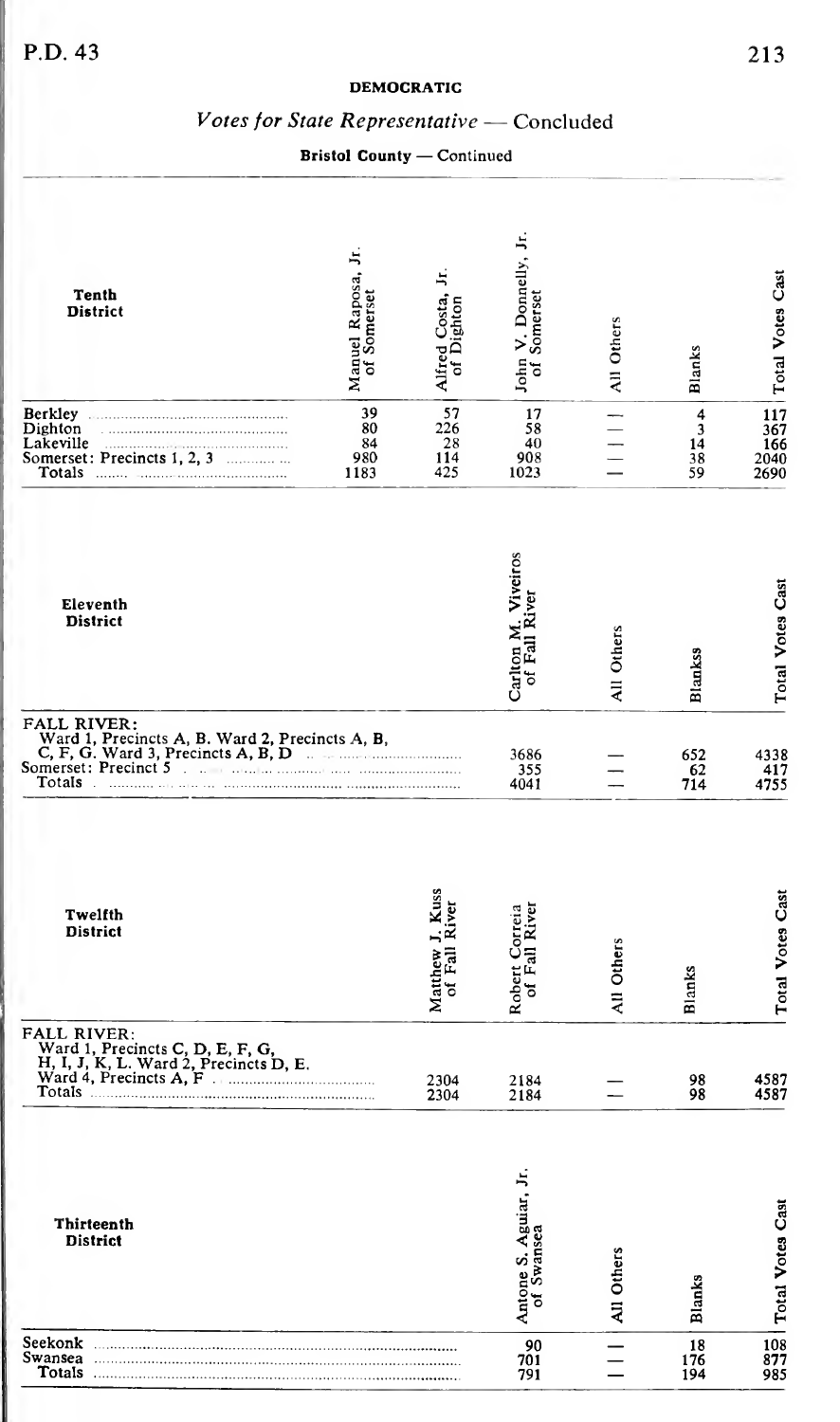| Bristol County - Continued                                                   |                                          |               |                                                 |                                                 |
|------------------------------------------------------------------------------|------------------------------------------|---------------|-------------------------------------------------|-------------------------------------------------|
| <b>Fourteenth</b><br><b>District</b>                                         | Theodore J. Aleixo, Jr.<br>of Taunton    | All Others    | Blanks                                          | Total Votes Cast                                |
| TAUNTON:<br>Ward 2, Precinct A. Wards 3, 5, 7, 8                             | $761$<br>$761$                           |               | 274<br>274                                      | 1035<br>1035                                    |
| Fifteenth<br><b>District</b>                                                 | Raymond J. Boffetti<br>of Taunton        | All Others    | <b>Blanks</b>                                   | Total Votes Cast                                |
| TAUNTON:<br>Ward 1. Ward 2, Precinct B. Wards 4, 6<br>and the communications | 492<br>57<br>549                         | 34<br>34      | $\begin{array}{c} 197 \\ 28 \\ 225 \end{array}$ | $\begin{array}{c} 723 \\ 85 \\ 808 \end{array}$ |
| <b>Sixteenth</b><br><b>District</b>                                          | James A. Magnan<br>of North Attleborough | All Others    | Blanks                                          | Total Votes Cast                                |
| ATTLEBORO:<br>Ward 2, Precinct A. Ward 3<br>Totals                           | 170<br>411<br>581                        |               | $^{73}_{111}$<br>184                            | 243<br>522<br>765                               |
| Seventeenth<br><b>District</b>                                               | Max Volterra<br>of Attleboro             | All Others    | Blanks                                          | <b>Total Votes Cast</b>                         |
| ATTLEBORO:<br>Totals<br>$\sim$                                               | 408<br>408                               | $\frac{1}{1}$ | 178<br>178                                      | 587<br>587                                      |

# Votes for State Representative — Continued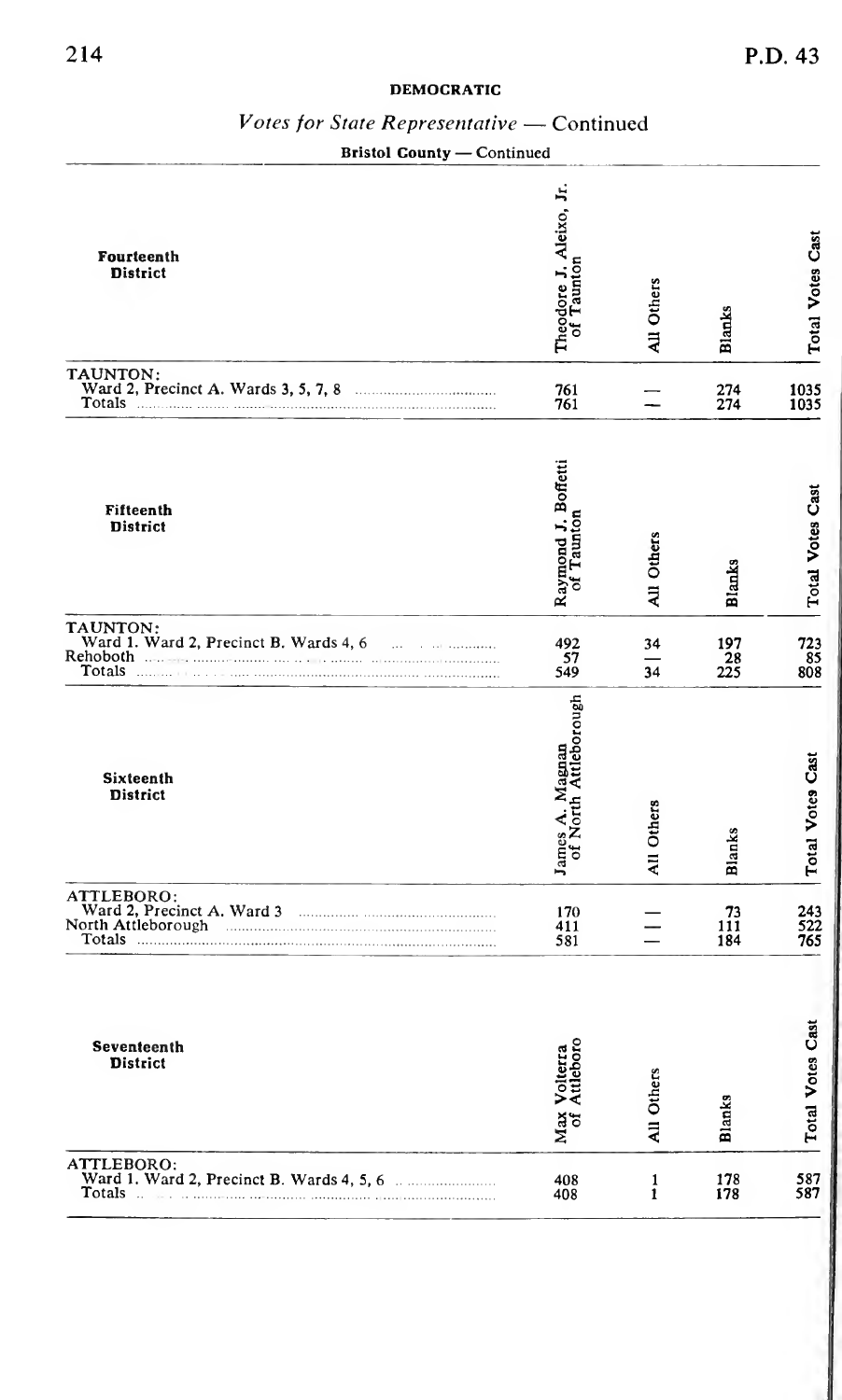## Votes for State Representative — Continued

Bristol County — Concluded

| Eighteenth<br>District                                                                                                                                                                                                                                                  | Robert J. Kane<br>of Easton                      | All Others                                           | <b>Blanks</b>                                  | Total Votes Cast                       |
|-------------------------------------------------------------------------------------------------------------------------------------------------------------------------------------------------------------------------------------------------------------------------|--------------------------------------------------|------------------------------------------------------|------------------------------------------------|----------------------------------------|
| Easton<br>and the state<br>Mansfield: Precinct 3<br>Norton<br>المتحامل وروده<br>Totals<br>a communication of the communication of the communication                                                                                                                     | 544<br>130<br>272<br>946                         | $\mathbf{1}$<br>$\mathbf{1}$                         | $\frac{221}{59}$<br>119<br>399                 | 765<br>190<br>391<br>1346              |
| <b>Dukes County</b>                                                                                                                                                                                                                                                     |                                                  |                                                      |                                                |                                        |
| First<br>District                                                                                                                                                                                                                                                       | Edmond G. Coogan<br>of Oak Bluffs                | All Others                                           | Blanks                                         | Potes Cast<br>2222782<br>232           |
| Chilmark .<br>Edgartown<br>$\sim$<br>Gay Head<br>$\sim$ and an $\sim$<br>Gosnold<br>.<br>Oak Bluffs<br>Tisbury<br>West Tisbury<br>Totals<br>$\sim$<br>and a conserva-                                                                                                   | 42<br>112<br>22<br>11<br>118<br>145<br>94<br>544 | 11<br>$\frac{55}{3}$<br>13<br>98<br>108<br>11<br>299 | $53$<br>$2$<br>$4$<br>$16$<br>$18$<br>6<br>104 | 271<br>111<br>947                      |
| <b>Essex County</b>                                                                                                                                                                                                                                                     |                                                  |                                                      |                                                |                                        |
| First<br><b>District</b>                                                                                                                                                                                                                                                | No Nomination                                    | All Others                                           | Blanks                                         | Total Votes Cast                       |
| GLOUCESTER:<br>Wards 1, 2, 3, 4, 6 & 7                                                                                                                                                                                                                                  |                                                  | $\frac{3}{3}$                                        | 781<br>339<br>1120                             | 781<br>342<br>1123                     |
| Second<br>District                                                                                                                                                                                                                                                      | Paul Henry Dunn<br>of Essex                      | All Others                                           | Blanks                                         | Total Votes Cast                       |
| Essex<br>the contract of the contract of the contract of the contract of the contract of<br>GLOUCESTER:<br>Wards 5, 8<br>Ipswich<br>Rowley<br>Totals<br>the contract of the contract of the contract of the contract of the contract of the contract of the contract of | 60<br>83<br>434<br>107<br>684                    |                                                      | 31<br>311<br>$\frac{245}{56}$<br>643           | 91<br>394<br>$\frac{679}{163}$<br>1327 |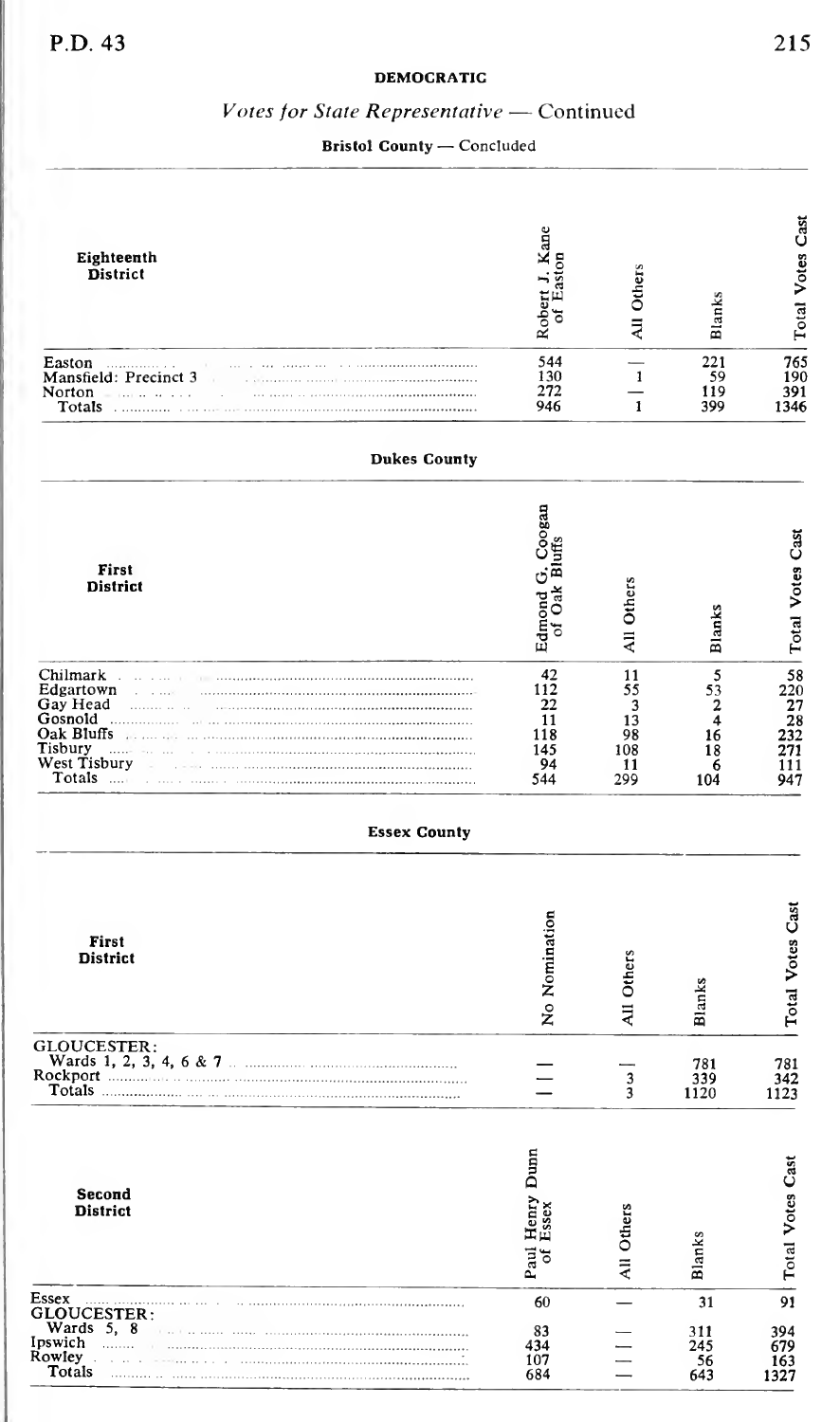## Votes for State Representative — Continued

Essex County — Continued

| <b>Third</b><br>District                                              |                                 | No Nomination                     | All Others                              | <b>Blanks</b>              | Total Votes Cast                                          |
|-----------------------------------------------------------------------|---------------------------------|-----------------------------------|-----------------------------------------|----------------------------|-----------------------------------------------------------|
| <b>BEVERLY:</b><br>Manchester<br>i.<br>the second<br>Wenham<br>Totals |                                 |                                   | 9<br>11<br>20                           | $\frac{1151}{286}$<br>1657 | $\begin{array}{c} 1160 \\ 297 \\ 220 \\ 1677 \end{array}$ |
| Fourth<br>District                                                    |                                 | Kevin M. Burke<br>of Beverly      | All Others                              | Blanks                     | <b>Total Votes Cast</b>                                   |
| <b>BEVERLY:</b>                                                       |                                 | 1463<br>1463                      |                                         | 468<br>468                 | 1931<br>1931                                              |
| Fifth<br>District                                                     | Peter C. McCarthy<br>of Peabody | James P. Boyle<br>Peabody         | All Others                              | Blanks                     | Total Votes Cast                                          |
| PEABODY:<br>Wards 1, 2, 3. Ward 4, Precinct 2<br>Totals               | 3100<br>3100                    | $\frac{1058}{1058}$               | $\begin{array}{c} 10 \\ 10 \end{array}$ | 343<br>343                 | 4511<br>4511                                              |
| Sixth<br>District                                                     |                                 | John E. Murphy, Jr.<br>of Peabody | All Others                              | <b>Blanks</b>              | Total Votes Cast                                          |
| PEABODY:                                                              |                                 | 2002<br>2002                      | 1<br>$\mathbf{1}$                       | 825<br>825                 | 2828<br>2828                                              |
| Seventh<br><b>District</b>                                            |                                 | John G. King<br>of Danvers        | All Others                              | Blanks                     | Total Votes Cast                                          |
| Totals                                                                |                                 | 1559<br>1559                      | $\frac{5}{5}$                           | 505<br>505                 | 2069<br>2069                                              |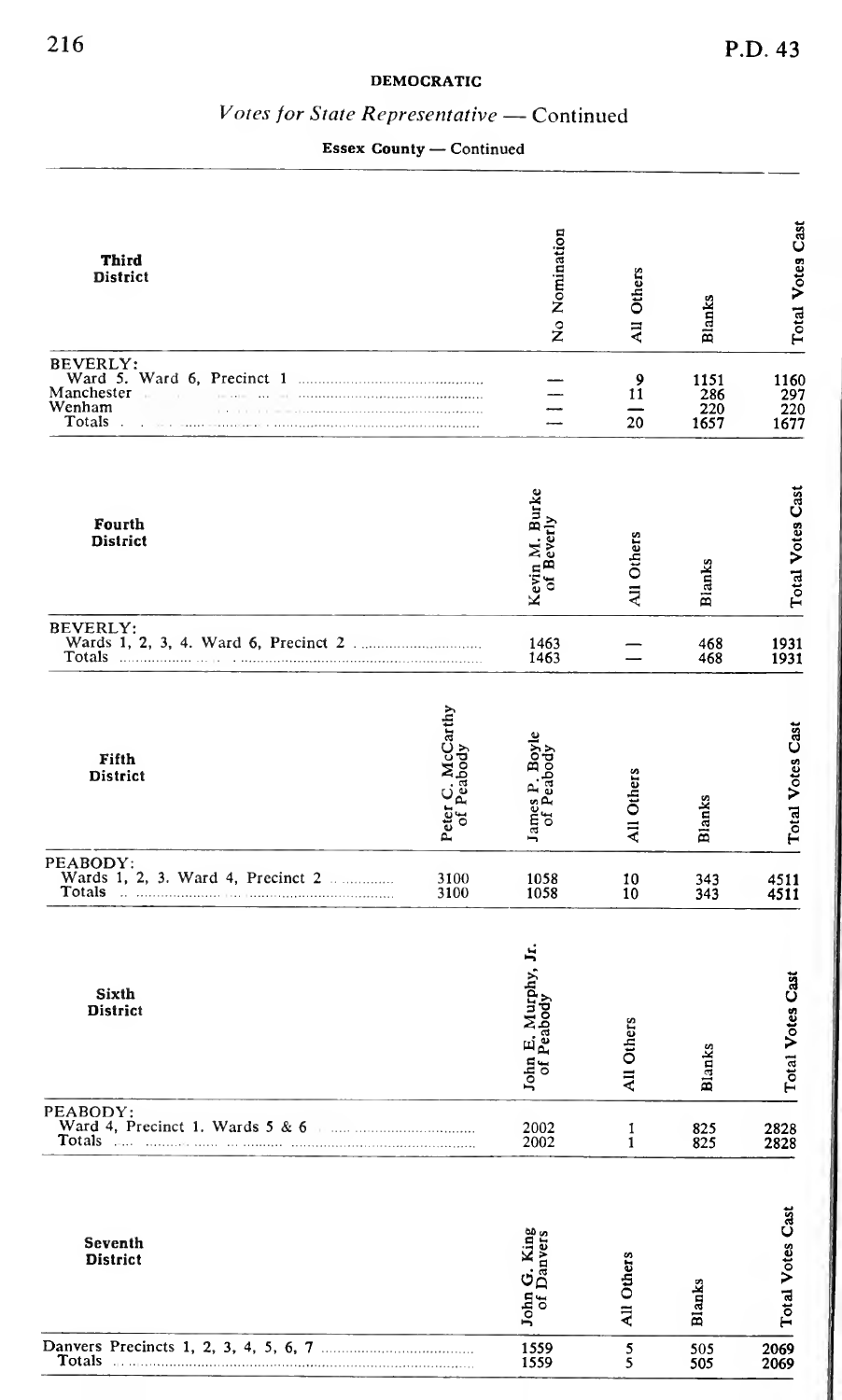## Votes for State Representative — Continued

| Essex County - Continued                                                                  |                             |                                 |                                   |                                                    |               |                           |                         |
|-------------------------------------------------------------------------------------------|-----------------------------|---------------------------------|-----------------------------------|----------------------------------------------------|---------------|---------------------------|-------------------------|
| Eighth<br><b>District</b>                                                                 | Peter P. Bouley<br>of Salem | Bruce J. McLaughlin<br>of Salem | William F. Quinn, Jr.<br>of Salem | Richard E. Swiniuch<br>of Salem                    | All Others    | Blanks                    | Total Votes Cast        |
| SALEM:<br>Wards 1, 2, 5.<br>Ward 7, Precincts<br>1, 2, 4<br>Swampscott<br>Precincts 5 & 6 | 843<br>$^{78}_{921}$        | 1175<br>134<br>1309             | 874<br>188<br>1062                | 974<br>70<br>1044                                  |               | 341<br>$^{75}_{416}$      | 4207<br>545<br>4752     |
| Ninth<br><b>District</b>                                                                  |                             |                                 |                                   | J. Michael Ruane<br>of Salem                       | All Others    | <b>Blanks</b>             | Total Votes Cast        |
| SALEM:<br>Totals<br>.                                                                     |                             |                                 |                                   | $\begin{array}{c} 2580 \\ 261 \\ 2841 \end{array}$ |               | $\frac{857}{209}$<br>1066 | 3437<br>470<br>3907     |
| <b>Tenth</b><br>District                                                                  |                             |                                 |                                   | Donald W. Gardner, Jr.<br>of Marblehead            | All Others    | <b>Blanks</b>             | Total Votes Cast        |
| Marblehead<br>Totals                                                                      |                             |                                 |                                   | $\frac{1271}{1271}$                                | Ξ.            | 535<br>535                | 1806<br>1806            |
| Eleventh<br>District                                                                      |                             |                                 | Virginia A. DeRosa<br>of Saugus   | John B. Gould<br>of Saugus                         | All Others    | <b>Blanks</b>             | <b>Total Votes Cast</b> |
| Saugus<br>Totals                                                                          |                             |                                 | 1588<br>1588                      | 1936<br>1936                                       | $\frac{4}{4}$ | 292<br>292                | 3820<br>3820            |